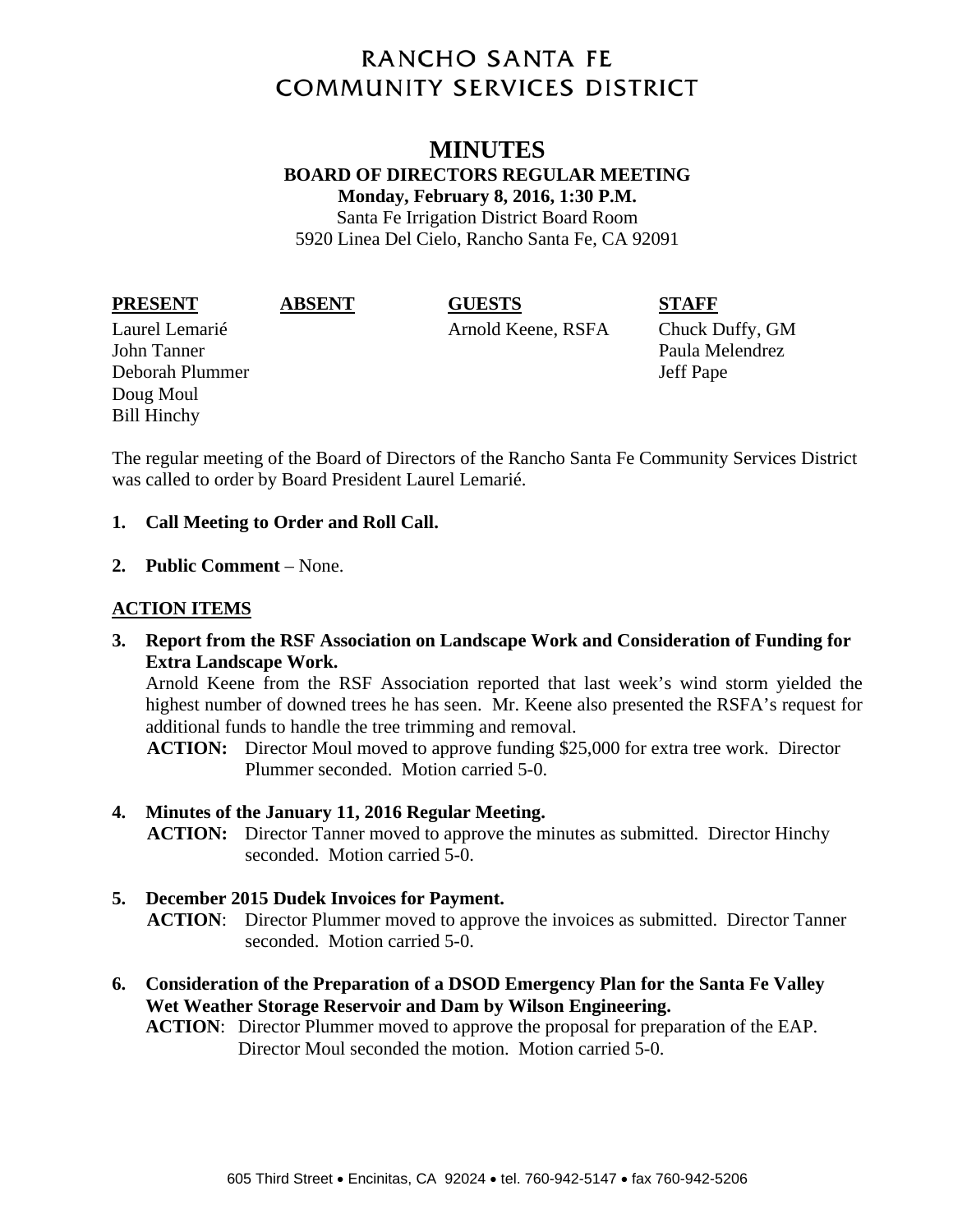#### **7. Santa Fe Valley Development Project and Community Facilities District No. 1.**

- a. Santa Fe Valley Project Update Noted and filed.
- b. CFD Fund Balances Noted and filed.

#### **8. District Engineer's Report.**

- a. Treatment Plant, Pump Station, and Sewer System Operations Report District Engineer Jeff Pape reported that the clay valves at the Santa Fe Valley Plant were recently fixed, once again allowing for the automatic delivery of reclaimed water to either OMWD or the wet weather storage facility, as dictated by the appropriate conditions. Mr. Pape also reported that two trees fell at the Rancho Serena Pump Station during the recent wind storm. The trees were blocking the access to the pump station and were removed promptly.
- b. Collections Crew Operations Log Noted and filed.

#### **9. General Manager's Report**.

- a. Update on recycled water General Manager Chuck Duffy reported that he had met with Bill Weber, the chair of the Golf Club's Recycled Water Committee, to gather information on the Committee's December meeting with the Rancho Santa Fe Golf Club Board of Governors regarding recycled water. The Committee's preferred option is still to utilize reverse osmosis and reduce the recycled water's TDS down to 710 mg/l (from about 1230 mg/l). Mr. Duffy also reported that staff at SEJPA had informed Wilson Engineering that the additional TDS sent to them would not impact their plant significantly. Mr. Duffy and Mr. Weber also discussed actions moving forward to gain consensus one way or the other on this project. Subsequent to the meeting, Mr. Weber sent a letter to GM Mike Bardin of the Santa Fe Irrigation District requesting a "proposal" from SFID which would summarize the estimated costs, contractual obligations, and various other tasks for the Committee's final review and decision. Mr. Duffy with be working with Mr. Bardin in the coming month to produce this document.
- b. Update on various legal issues General Manager Chuck Duffy reported on his deposition of a mediated dispute with two parties in Rancho Santa Fe regarding their connection to the District's sewer system. The CSD is not named in the suit, but was called by both parties.

#### **10. Monthly Flow Reports –** Noted and filed.

#### **11. Monthly Financial Reports.**

- a. Account Balances– Noted and filed.
- b. 2015-2016 Revenue & Expenditure Report Noted and filed.
- c. LAIF Monthly Update Noted and filed.

#### **12. Upcoming Seminars – None.**

### **CONSIDERATION OF CORRESPONDENCE**

An informational package containing copies of all pertinent correspondence to and from the District for the month of December 2015 was given to each Director along with the Agenda.